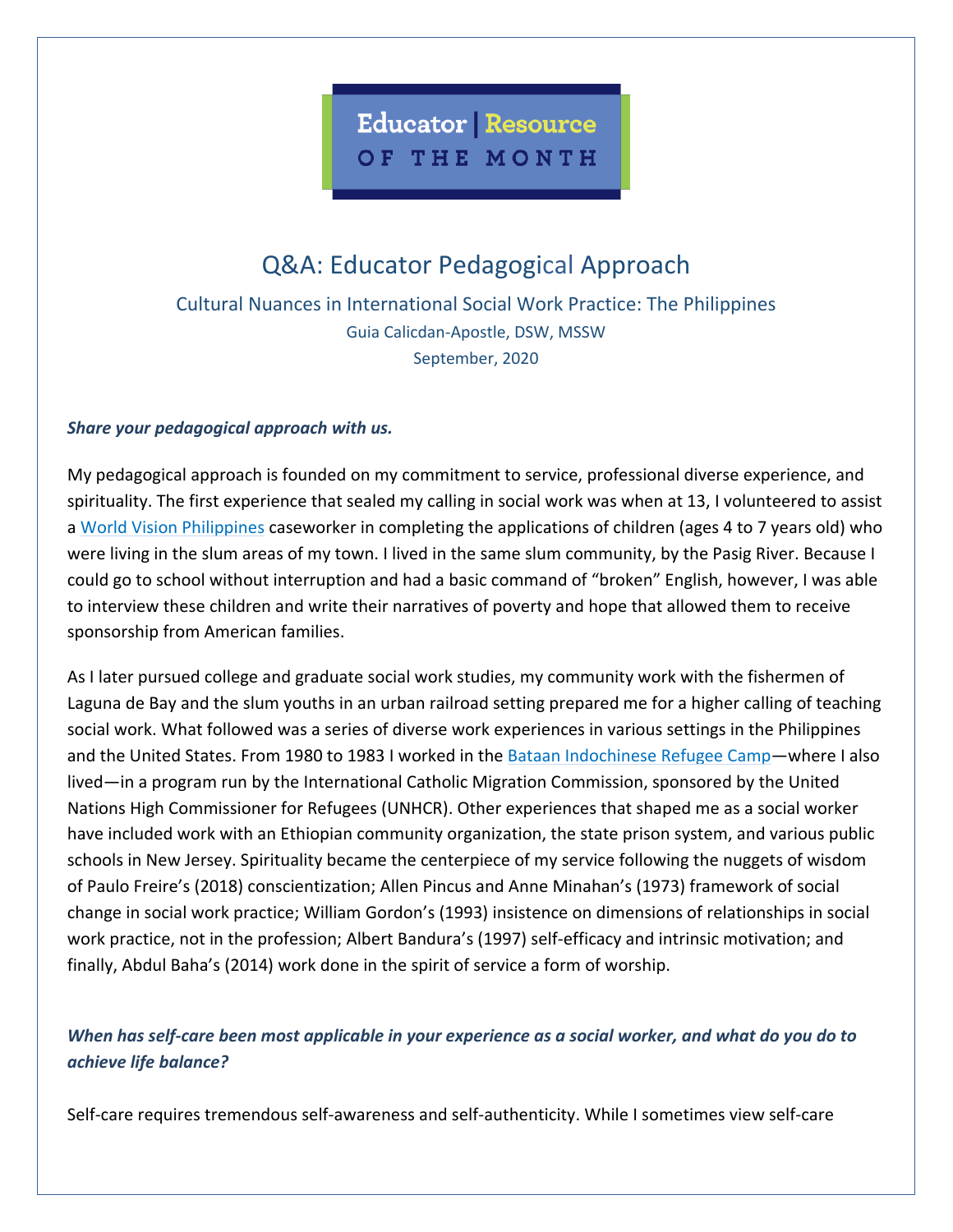approaches as flashpoints for conflict with some of my cultural beliefs, I take pride in addressing these conflicts with great effort. My professional experiences as a social worker in the prison system, in schools, and currently in the university setting have been the most challenging. My status as a female, Brownskinned Asian immigrant, and Bahai in mixed suburban-rural and predominantly White Christian settings have sporadically contributed to anxiety and stress of performance and personal and professional network building. To alleviate some of these angsts, I work hard to practice age-old and well-researched interventions, such as mindfulness/meditation and tai chi. But the use of prayer is the essential core of my social work practice. Following Teilhard de Chardin's philosophy (Koelzer, 2013), I believe that we are spiritual beings having human experiences. I assess my social work footprint daily, being mindful that life struggles are a process that cannot be controlled, but can be managed.

## **References**

- Baha, A. (2014). *Abdul Baha on divine philosophy (1918)*. Literary Licensing, LLC.
- Bandura, A. (1997). *Self-efficacy: The exercise of control*. Macmillan.
- Freire, P. (2018). *Pedagogy of the Oppressed: 50th-anniversary Edition*. Bloomsbury Publishing.
- Gordon, W. (1993). Social dimensions of the environmental crisis: Challenges for social work. *Social Work*, *38*, 204–211.
- Koelzer, B. (2013, September 5). *We are spiritual beings having a human experience. The Clearing.* <https://www.theclearingnw.com/blog/spiritual-beings-having-a-human-experience>

Pincus, A., & Minahan, A. (1973). *Social work practice: Model and method*. F. E. Peacock Publishing.



**Guia Calicdan-Apostle, DSW, MSSW** is an associate professor of social work at the [School of Social and Behavioral Sciences,](https://stockton.edu/social-behavioral-sciences/) Stockton University in New Jersey. She teaches race and diversity, cultural competence, social organizations and environment, and cognitive behavior therapy primarily at the graduate level. Her areas of concentration are spirituality and mental health, human trafficking, immigration, and cultural diversity. Dr. Calicdan-Apostle is the creator of the [Cultural Competence and Cultural Humility Collaborative,](https://stockton.edu/diversity-inclusion/cultural-competence-humility.html) a multi-disciplinary resource on cultural competence in social work, business, education, nursing, and other allied health professions. More recently, she received a research faculty fellowship from Stockton's [Center for Learning Design,](https://stockton.edu/cld/) where she will pursue her interests in the efficacy of teaching methods using digital pedagogy and course design. Dr. Calicdan-Apostle is a university co-convener of the Committee on